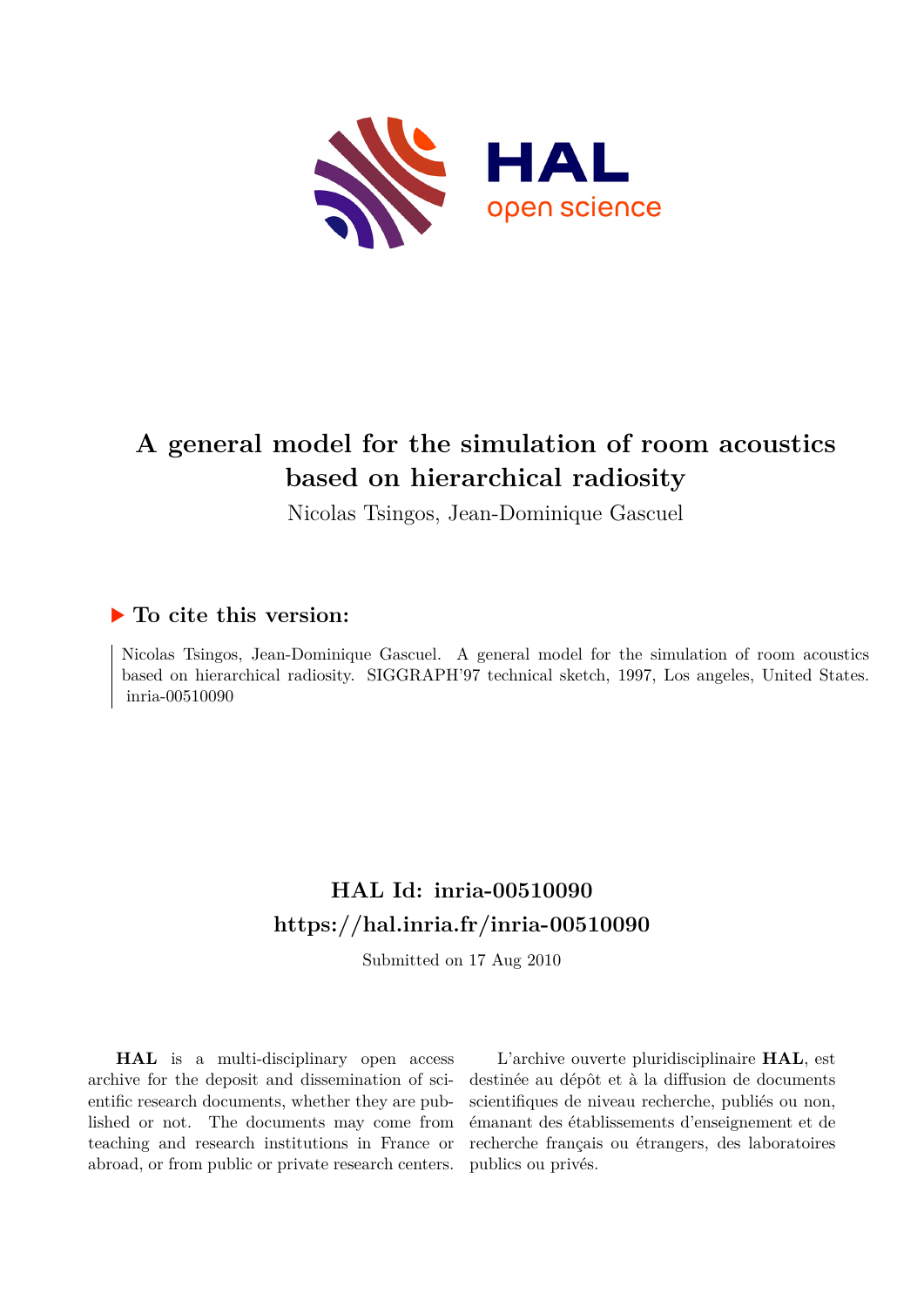# **A General Model for the Simulation of Room Acoustics Based On Hierarchical Radiosity**

Nicolas Tsingos and Jean-Dominique Gascuel

#### iMAGIS-GRAVIR/IMAG

We present a new method to compute the impulse response (IR) of a given virtual room based on hierarchical radiosity. Unlike previous work, our approach can treat complex geometries and is listeningposition-independent. Moreover, complex phenomena such as sound diffraction are also taken into account.

The acoustical quality of a room may be evaluated from two points of view: objective criteria which can be measured and subjective appreciation by listening. These two ways however, usually require the knowledge of the room *impulse response* at the listening position. The impulse response of a room may be seen as the pressure response of the room when the source emits an instantaneous impulse (Dirac signal). It is a digital filter that encodes all sound reflections through time from the source position to the listening position. By convolving this filter with a rough sound signal, the virtual sound field is made audible. This process is referred to as *auralisation* [1, 2]. Two standard methods for IR computation are ray/cone-tracing and image sources methods [1, 2]. However, they quickly become impractical for complex geometries or high orders of reflection. They do not take into account complex phenomena such as diffraction by partial occluders. Moreover, they are listening-position dependent, therefore the complete solution must be recomputed if the listener is moving which can be limiting for virtual acoustics applications [1, 2].

We present a new approach to compute the IR of a virtual room based on a hierarchical- radiosity-like solution with general reflectance distributions [3]. We propagate energy from patch to patch as in the classic hierarchical radiosity method. Since sound propagation time cannot be neglected, we store an energy repartition through time for each surface corresponding to the list of echoes that reach the surface. This energy repartition through time - or *echogram* - is computed for various frequencies (generally octave bands) since reflection functions, source and microphone directivities as well as propagation medium scattering are frequency dependent. We approximate the attenuation factor due to diffraction by partial occluders by evaluating a frequential extended sound visibility term. This term is computed by counting the proportion of the first Fresnel ellipsoid - where most of the energy propagates - blocked by occluders. The first Fresnel ellipsoid is defined by  $\{M \in \mathbb{R}^3/C_iM + MC_j = C_iC_j + \frac{\lambda}{2}\}$  where  $C_i$  is the center of a patch  $P_i$ ,  $C_j$  is the center of a linked patch  $P_j$  and  $\lambda$  the wavelength of the sound wave. We use graphics hardware for fast calculations by evaluating occlusions using the Z-buffer (Figure 1).

Phase information is also essential in order to reconstruct the IR. Thus, we represent echoes as complex numbers corresponding to modulus and phase. Once the sound radiosity solution is computed, the IR can be evaluated by re-projecting each echo stored on each surface onto the listening point. A short sampled impulse response of a basic bandpass filter is associated with each complex echo. These short IRs are then delayed and summed to obtain the final IR.

Our new method allows for using the appropriate number of patches for each frequency band, thus leading to an "optimal" usage of the computing ressources. Complex propagation phenomena are taken into account and final rendering times of less than a second make our approach promising for virtual acoustics applications. Validation of our algorithm with measured IRs of existing concert halls and rooms is currently in progress.